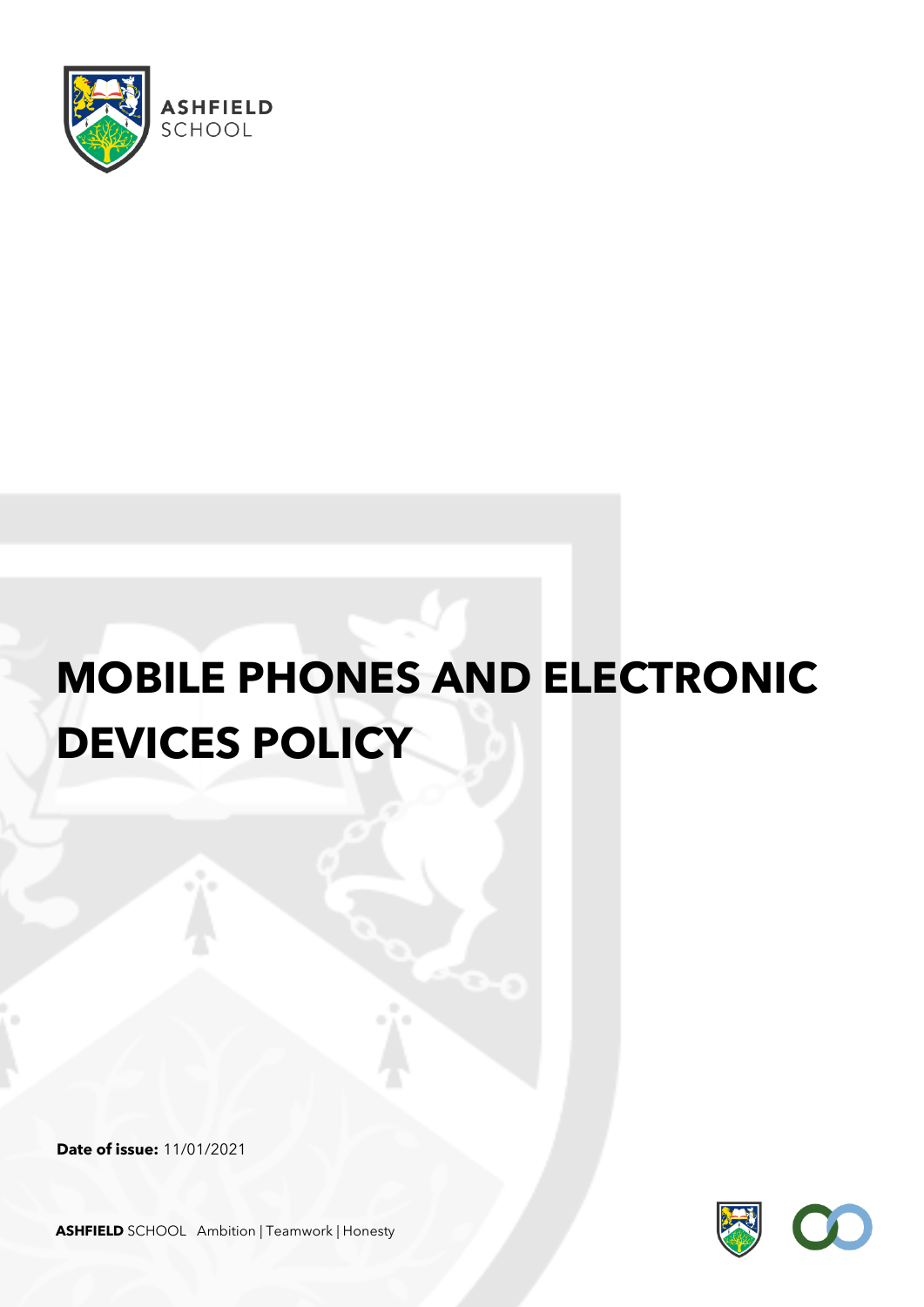# **Policy in Relation to Mobile Phones and Electronic Devices In Yrs 7 – 11**

This policy applies to school years 7 to 11 at Ashfield School. Sixth Form students are free to bring their phones in but they must be used discreetly, rather than in plain sight of younger students.

Ashfield School recognises that parents may wish their children to have mobile phones for use in cases of emergency. However, mobiles can be used inappropriately and are potentially targets for theft and bullying and the school sees no reason for students to bring other electronic music or games devices to school. The Governing Body has, therefore, adopted the following policy which will be rigorously enforced.

- Mobile phones and other electronic music or games devices should not be used on school premises by students in school hours or during on-site extra curricular activities, and students should keep them switched off and out of sight. Students know that mobile phones are not to be used whilst at school.
- In very unusual circumstances, such as a family emergency, students should seek staff permission to use their phone. However, parents and carers are reminded that in cases of emergency, the school office remains a vital and appropriate point of contact and can ensure your child is reached quickly and assisted in the appropriate way.
- Students who ignore this policy and use a mobile or other unauthorised device on school premises will be required to give their phone/device to a member of staff and students will be asked to collect it from their year team at the end of the day. If the phone is confiscated on a second occasion a parent or carer will be expected to collect it personally from school. Failure to hand the phone/device over to a member of staff when requested, will be seen as refusing staff instructions and will therefore lead to serious sanctions such as Isolation, placement at another school or exclusion. We ask that parents/carers support us in this policy so that students are aware that this is a shared responsibility.
- If a member of the staff of the school has any suspicion that a mobile phone has unsuitable material stored on it, students will be required to hand over the phone to a member of staff and parents will be asked to collect it from a senior member of staff. In circumstances where there is a suspicion that the material on the mobile may provide evidence relating to a criminal offence the phone will be handed over to the police for further investigation. Parents will need to recover the phone from the police in such circumstances.
- Students remain responsible for their own property and will bear the responsibility of any losses. Ashfield School, the Governing body and school staff accept no responsibility for replacing mobile phones that are lost, stolen or damaged whilst on school premises, school events or travelling to and from school.
- Any failure to comply with the above guidelines may result in disciplinary action to be taken up to and including the consideration of permanent exclusion of the student concerned.

**Parents should be aware that whilst there are obvious benefits to students having a mobile phone in terms of personal safety there are also some associated risks such as potential for theft, bullying and inappropriate contact, including grooming by unsuitable persons. In the case of other electronic devices, the risks far outweigh any leisure benefit. The wearing of headphones in particular is a safety risk.** 

#### **GENERAL ADVICE AND GUIDANCE ON THE SAFE USE OF MOBILES OUTSIDE**

#### **OF SCHOOL**

Using your mobile can be great fun but you need to be careful and keep safe.

- Ask permission before taking a picture of your friends and think before sending it on. Once sent you have lost control of it and it could become public before you know it.
- Filming of activities posted on the internet or social networking sites such as You Tube or Facebook is unwise and dangerous.
- Don't give out your number or friends' numbers to people you don't know, especially in Instant Messenger or Chat Rooms.
- Keep your security code or PIN number private.
- If you get texts, which upset you, don't reply but keep a record and tell an adult. In serious cases you can report it to the police.